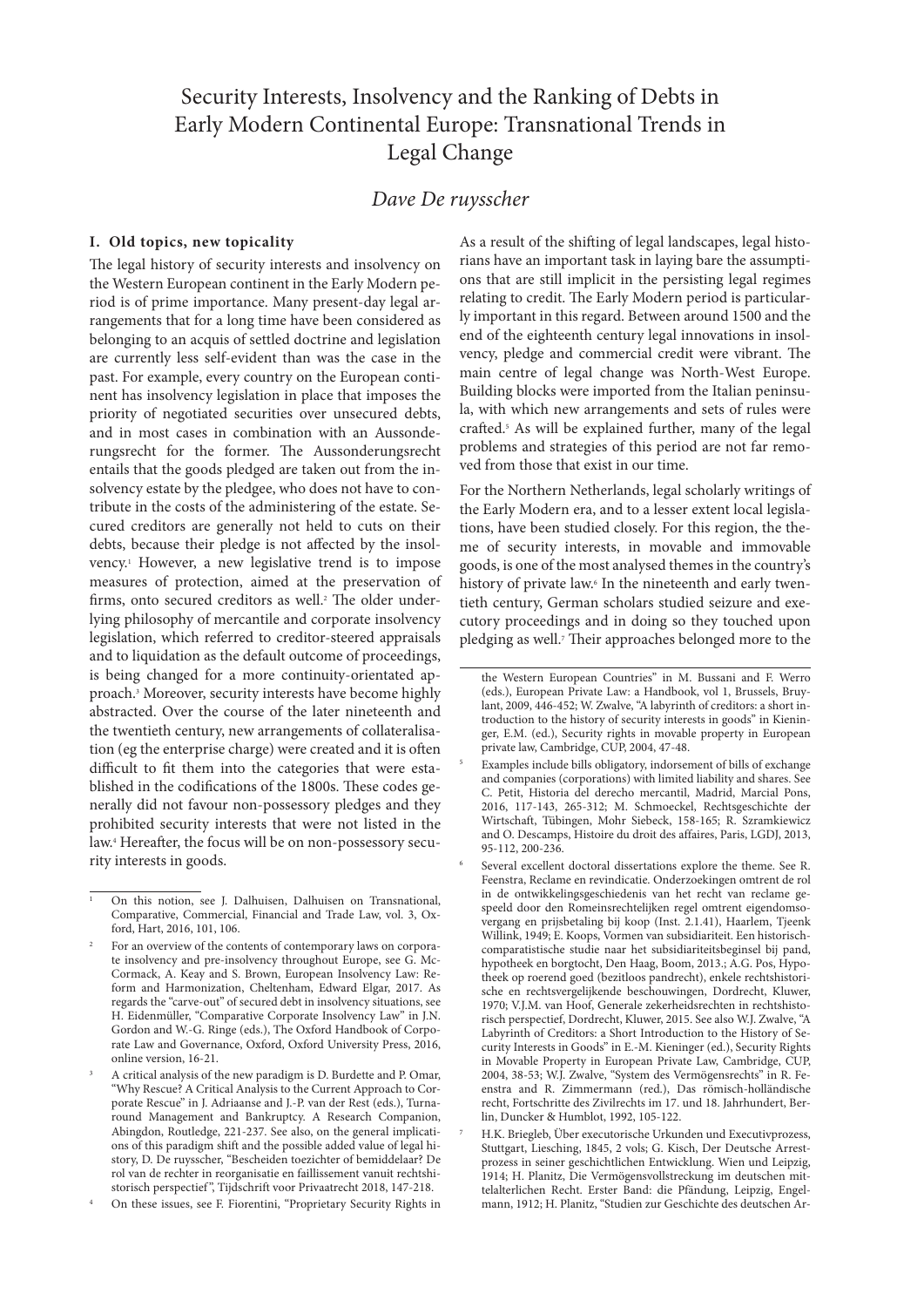"Germanist" than to the "Romanist" strand of legal-historical scholarship. As a result, developments in local law have not always been explored in connection to the views of legal authors, which nowadays is more currently done.8 In contrast to the Netherlands and Germany, legal-historical research on security interests during the Early Modern period in France and the Southern Low Countries (later Belgium) is scarce.<sup>9</sup> Comparable conclusions on the state of the art can be drawn for the theme of mercantile and corporate insolvency, with the exception of France.10

For all regions mentioned, the theme of security interests has not always been assessed from the angle that is best for a full understanding of legal constellations concerning debt. A broad view on security interests must take into account all rules relating to credit, thus encompassing the rules involving contracts of loan, sale, pledge, and insolvency and imprisonment for debt. Relevant rules can be found in commercial law, the law of contract, the law of procedure and even in criminal law. In-dept monographs on the insolvency laws of cities in German territories, such as for example Augsburg<sup>11</sup> and Frankfurt,<sup>12</sup> go a long way in covering the broad spec-

- <sup>8</sup> E.g. W. Forster, Konkurs als Verfahren. Francisco Salgado de Somoza in der Geschichte des Insolvenzrechts, Keulen, Böhlau, 2009.
- <sup>9</sup> See, for the pays de droit coutumier, J. Claustre, Dans les géôles du roi. L'emprisonnement pour dette à Paris à la fin du Moyen Âge, Paris, Sorbonne, 2007; O. Martin, Histoire de la coutume de la prévôté et vicomté de Paris, vol. 2, Paris, Leroux, 1930, 533-600; P.-C. Timbal, Les obligations contractuelles dans le droit français des XI-IIe et XIVe siècles d'après la jurisprudence du Parlement, Parijs, Centre National de Recherche Scientifique, 1977, vol. 2, 337-546. For the Southern Low Countries, there is nothing more than the generalizing assessments in Ph. Godding, Le droit privé des Pays-Bas méridionnaux du 12e au 18e siècle, Brussels, Royal Academy, 1987, 215-226, 256-257.
- For France, legal-historical analysis has generally addressed the period after the promulgation of the Ordonnance sur le commerce of 1673: G. Antonetti, "La faillite dans la pratique notariale à Paris aux XVIIe et XVIIIe siècles", Le Gnomon 63 (1988), 4-11; G. Antonetti, "La crise économique de 1729-1731 à Paris d'après les règlements de faillites", Études et documents du Comité pour l'histoire économique et financière de la France 2 (1998), 35-181; N. Coquery and N. Praquin, "Règlement des faillites et pratiques judiciaires. De l'entre-soi à l'expertise du syndic (1673-1889)", Histoire & Mesure 23 (2008), 43-83; V. Demars-Sion, "Contribution à l'histoire de la faillite: etude sur la cession de biens à la fin de l'Ancien Régime", Revue historique de droit français et étranger 75 (1997), 33-90; F. Deshusses, "Mésurer l'insolvabilité? Usages statistiques des dossiers de faillite (1673-1807)", Histoire & Mesure 23 (2008), 19-41; Cl. Dupouy, Le droit des faillites en France avant le Code de commerce, Paris, Pichon, 1960. For the Southern Low Countries, I refer to some of my publications, which mostly tackle the situation at Antwerp, in the footnotes below. For German territories, see J. Kohler, Lehrbuch des Konkursrechts, Stuttgart, Enke, 1891; A. Meier, Die Geschichte des deutschen Konkursrechts, insbesondere die Entstehung der Reichskonkursordnung von 1877, Frankfurt am Main, Peter Lang, 2003. Other monographs on historical insolvency law in German regions will be cited below.
- <sup>11</sup> S. Birnbaum, Konkursrecht der frühen Augsburger Neuzeit mit seinen gemeinrechtlichen Einflüssen, Berlin, Hopf, 2014; P. Fischer, "Bankruptcy in early modern German territories" in Th. M. Safley (ed.), The History of bankruptcy. Economic, social and cultural implications in early modern Europe, Abingdon, Routledge, 2013,
- <sup>12</sup> Ch. O. Schmitt, Säuberlich banquerott gemachet. Konkursverfahren aus Frankfurt am Main vor dem Reichskammergericht, Cologne, Böhlau, 2016.

trum inherent to the topic. However, for most regions and cities with commercial scenes, a combined approach of the mentioned themes has not been pursued. Therefore, a lot remains to be done. This article aims at demonstrating the potential rewards that come along with a broad thematic appreciation of the law of security interests and insolvency. Furthermore, a case will be made for a synchronic analysis of developments in several countries of continental Western Europe. Comparison allows for detecting trends that were shared across larger areas.

## **II. From debt enforcement proceedings to debt**

## **pooling**

## **1. Certified debts, indicatory seizure and imprisonment (c. 1300-c. 1450)**

In the law that was applied in cities of France (pays de droit coutumier), the Low Countries and German territories in the thirteenth and fourteenth centuries, debt enforcement was subjected to strict requirements. In the fourteenth century, municipal ordinances in the Low Countries and German regions commonly stressed that in principle seizures and executory sales of property of citizens could be commisionned following a proceeding in the town's courts only.13 Moreover, debts had to be certified by the governmental body of the locality where the contract or agreement was made in order to be considered eligible for official debt enforcement proceedings, leading up to the public sale of the debtor's properties.14

In the fourteenth-century French pays de droit coutumier and the Low Countries, the acknowledgment of debts in courts or by the king, as well as cooperation of the debtor marked common features of rules concerning debt proceedings. In the French pays de droit coutumier and the Low Countries, the latter aspect was evident in proceedings that entailed the "indication" of a pledge. In the Low Countries, "indicatory" seizures (thoonpand) were used mostly for when the debt had not been authenticated before the government of the constituency. A defaulting debtor could be invited, extra-judicially, to designate a movable item that served as collateral for his debt. If after a while the debtor did not pay the debt, the creditor could summon the debtor to court, in order to force him to acknowledge the debt and pledge (thus supplementing for the lack of certificate), after which the asset under pledge was seized and the executory sale could be initiated.15 In Paris at the end of the fifteenth century, let-

restprozesses", Zeitschrift der Savigny-Stiftung für Rechtsgeschichte. Germanistische Abteilung 34 (1913), 49-140, 39 (1918) 223-308 en 40 (1919) 87-198.

<sup>&</sup>lt;sup>13</sup> Godding, Le droit privé, 507 (nr 858); Planitz, "Studien", 1913, 55-62

Some legal historians have stated that certified debts were entitled to extrajudicial debt enforcement, even to the extent of executory sales. This is particularly the case for French regions in the pays de droit coutumier (Paris, Normandie). See, for example, Claustre, Dans les geôles, 180-185, in particular 183. However, in contrast to the opinion of many, certified debts (letters obligatory under seal) did not procure the right to expropriate a debtor extra-judicially, but only to lay seizure as means to pressure the debtor. Moreover, non-certified debts were not accepted as basis for executory proceedings without an acknowledgment of the debt in court. This is evident from contractual clauses allowing for private seizure (but, not executory sale). See Timbal, Les obligations contractuelles, vol. 2, 201-228, in particular 213.

<sup>15</sup> Godding, Le droit privé, 515 (nr 870); K. Heeringa, Rechtsbronnen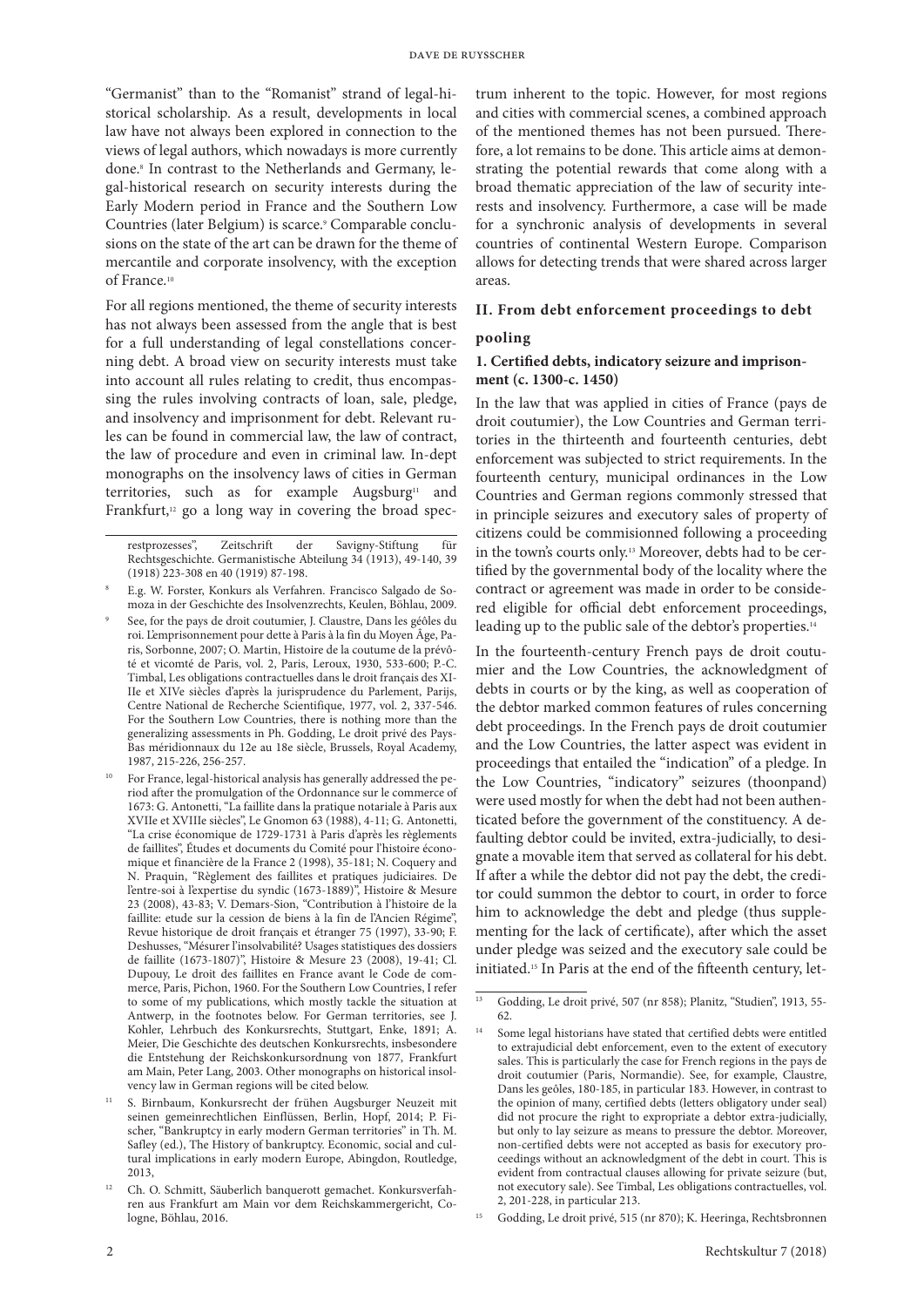ters obligatory under royal seal allowed for a comparable method of debt enforcement. Private seizure with such a letter was called "execution parée". In contrast to the Low Countries, a letter under seal entitled the creditor to seizure of the debtor's effects, even without preliminary governmental commission or authorizing judgment.16

However, special stipulations in private or certified contracts of sale and loan could provide shortcuts to the mentioned proceedings and entail the "indication" of an item or of all properties of the debtor, which served as collateral. In both the French pays de droit coutumier and the Low Countries, in the fourteenth century, the clause of "obligatio" granted the creditor access to the debtor's properties by way of private seizure in case the debtor defaulted, and the clause procured preference over other creditors.17 Both "indicatory" seizures, as well as provisions in contracts that made them possible, were highly popular because of the length of the default executory proceedings. The latter were often held at some moments during the year only, 18 and they could last for periods of one year and longer, in order to safeguard the right of pre-emption of members of the kin.19

Still in the fifteenth century, "voluntary" proceedings of debt enforcement existed alongside imprisonment for debt. Creditors could have their debtor arrested and incarcerated. In the later 1400s, private detention was still practised in the County of Flanders and at Antwerp.20 This had been the usual practice in the thirteenth and fourteenth centuries.21 Italian legal writers of the thirteenth century had hesitated over the creditors' right to keep their debtor locked up for as long as they were not given securities.<sup>22</sup> In the fourteenth century, in the local law of many territories of Western Europe, it was common that for imprisonment lower requirements applied

der stad Schiedam, The Hague, 1904, 48 (June 1497). If the parties to the agreement attested to the existence of the debt in front of the judges, the corroborating judgment serves as executory title. The proceeding of acknowledgment could be amended with an executory proceeding on the debtor's assets. See for example, Claustre, Dans les geôles, 174-175; Godding, Le droit privé, 509 (nr 862).

- <sup>16</sup> Claustre, Dans les geôles, 180-185.
- <sup>17</sup> Claustre, Dans les geôles, 246; Godding, Le droit privé, 217-219 (nrs 365-368). Again, clauses of "obligatio specialis" (designating one asset as pledge) or "obligatio generalis" (on the totality of assets of a debtor) have commonly been categorized as sufficient grounds for executory sales and as entailing a droit de suite, whereas the source materials do not state more than seizure until full payment. For the former appraisal, see for example L. Goldschmidt, Handbuch des Handelsrechts. Vol. 1/1: Universalgeschichte des Handelsrechts, Stuttgart, Enke, 1891, 300-301. See for a correct assessment, Timbal, Les obligations, vol. 2, 463-472.
- <sup>18</sup> P.J. Blok, Leidsche rechtsbronnen uit de middeleeuwen, The Hague, 1884, 323-324 (dating from the later fifteenth century); H.G. Hamaker, De middeneeuwsche keurboeken van de stad Leiden, Leiden, 1873, 24-25 (dating from 1406); J. Huizinga, Rechtsbronnen der stad Haarlem, The Hague, 1911, p. 153-154 (23 May 1463).
- <sup>19</sup> Godding, Le droit privé, 241-242. The length related to the prescriptive acquisition after "one year and one day". The executory sale proceedings were devised for immovable property, but their length seems not to have been restricted for the sale of movables. See Godding, Le droit privé, 515 (nr 870).
- <sup>20</sup> Godding, Le droit privé, 511-512 (nr 864), 519 (nr 876).
- <sup>21</sup> Godding, Le droit privé, 511 (nr 864).

than for executory proceedings. In the Low Countries and the pays de droit coutumier of France, imprisonment for debt was closely linked to the abovementioned "indication" proceeding. It served as appropriate enforcement measure for debts that had not been certified;<sup>23</sup> contractual provisions could stipulate that the debtor was liable "in person" as well.24

However, municipal legislators came to restrict private detention. In the fifteenth century, most towns of the Low Countries had a public prison, which was used for debt imprisonments. When in the Duchy of Brabant (in the Southern Low Countries) in the fourteenth and fifteenth centuries defaulting debtors were locked up in the town's prison, they had the possibility to apply for release, which could be granted by the creditors in exchange for the "abandonment" of their estate.25 In the first decade of the sixteenth century, at Antwerp, the imprisoned debtor who had received this favour had to stand before the city's aldermen. The debtor bowed and showed the tail of his coat in humiliation. He then handed over his goods onto his creditors and was sent free from prison. However, private detention after this ceremony, at the home of one of the creditors, remained lawful.<sup>26</sup> At the latest in 1550, practices and proceedings of this type had disappeared, which was because of the incremental acceptance of rules and views proffered in legal scholarly writings.

## **2. The common pledge idea: embracing the academic tradition (c. 1450-c. 1600)**

Over the course of the fifteenth century municipal authorities as well as princely courts in France and the Low Countries began to acknowledge that debt enforcement was directed primarily towards the assets of a defaulter, and less towards his person.27 It became a well-established rule that the enforcement of debt was to be done first on the assets of the debtor, and only in case they were not present, on the debtor himself.28 These legal changes demonstrate a progressive influence of scholarly ideas. Starting in the later thirteenth century, the idea of "goods before persons" had become increasingly accepted among Italian scholars. This referred to the idea of common pledge, which was taken from Roman law.29 Italian legal authors came to consider all assets of a debtor as being the collateral for his debts, even if this had not been expressed in a contract or agreement. This view persisted in the writings of legal authors of subsequent generations.<sup>30</sup>

- <sup>24</sup> Claustre, Dans les geôles, 243-266.
- <sup>25</sup> E.g. E. Strubbe, "Het Rechtsboek van Lier (ca. 1415)", Bulletin de la commission royale pour la publication des anciennes lois et ordonnances de Belgique 16 (1949-50) 150, 167
- <sup>26</sup> Willem Van der Tannerijen, Boec van der loopender practijken der Raidtcameren van Brabant, E Strubbe (ed.) vol 2, Brussels, CAD, 1952, 262.
- <sup>27</sup> Claustre, Dans les geôles, 267-271; De ruysscher, "Bankruptcy", 189-194; Godding, Le droit privé, 510-511 (nr 863).
- <sup>28</sup> Godding, Le droit privé, 510-511 (nr 863).
- C. 8,22,1. See also G. Hanard, Droit romain, Brussels, FUSL, 1997, vol. 1, 87 (nr 87).
- In a future publication, I will present an analysis of the concept of "gage commun" (Code civil s. 2092-2093), which was based on the

<sup>&</sup>lt;sup>22</sup> Harry Dondorp, "Partes secanto. Aulus Gellius and the Glossators", Revue internationale des droits de l'antiquité 57 (2010) 141.

<sup>23</sup> D. De ruysscher, "Bankruptcy, Insolvency and Debt Collection Among Merchants in Antwerp (c. 1490-c. 1540)" in Safley (ed.), The History of bankruptcy, 187.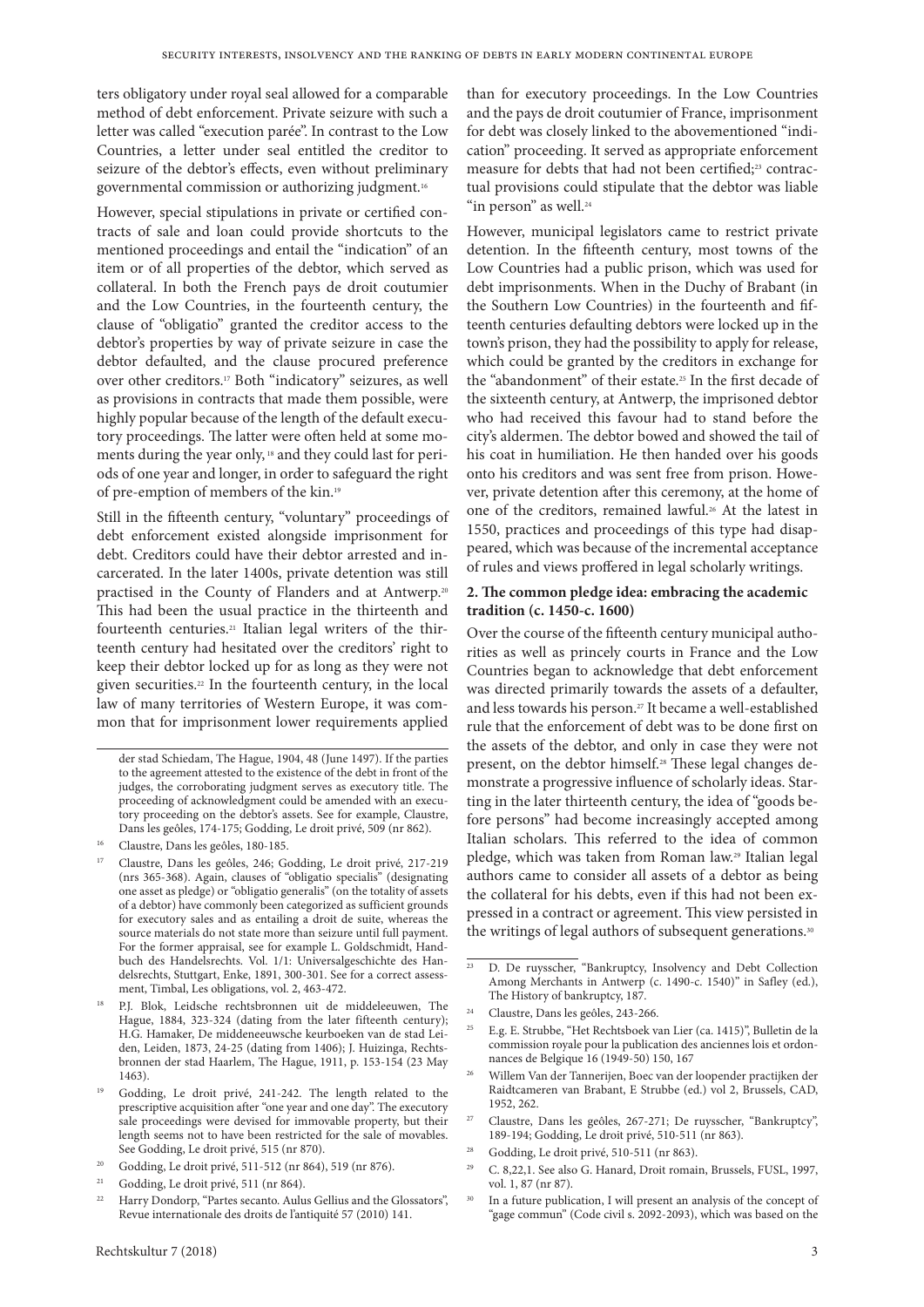As a result of the above, the late medieval approach of allowing debt enforcement by local courts only for as much the debt had been written in an official certificate was left. Informal debts came to be sufficient to lay arrest on a debtor's assets. All over the continent, it became common that creditors were entitled to seizure, before executory proceedings and without the debtor's cooperation, when they demonstrated that the debtor had signed a private contract or agreed on a defaulted debt. The plaintiff could substantiate his claim by submitting letters, books or mercantile instruments such as bills obligatory.31 However, private debt enforcement was discouraged. For prejudgment seizures commission from municipal administrators was often required.<sup>32</sup>

The common pledge idea was also crucial in another respect. In the early fifteenth century, debt enforcement proceedings were still usually individual undertakings. This meant that when one creditor sued for payment other creditors were not usually summoned to declare their debts. Moreover, if several creditors started lawsuits in order to claim payments from the same debtor, in the French pays de droit coutumier and many regions of the Low Countries and German territories priority among them was imposed according to the date of their seizures.33 However, over the course of the 1400s and in the first decades of the sixteenth century, many municipal governments in North-West Europe imposed that the risk of a debtor's insolvency was collective. Non-secured creditors were thenceforth obliged to accept rateable reductions on their debts.<sup>34</sup> New laws were necessary in order to organize the pooling of the debtor's assets and the distribution of them over many creditors. The first municipal laws that imposed the summoning of all creditors to bring forward their claims had been Italian; they imposed collectivisation in case the debtor had passed away without sufficient means or had fled from the town (e.g. Amalfi 1274, Florence 1322).<sup>35</sup> In the course of the fifteenth century many cities in German regions and in the Low Countries imposed similar rules. In the later 1400s and early 1500s, collective proceedings were set up at Augsburg, Antwerp (1516) and Freiburg im Breisgau  $(1520).$ <sup>36</sup>

The mentioned changes in law were not usually the result

of a "full reception" or legal transplanting. In the first decades of the sixteenth century, rules of Roman law that were drawn from academic writings were used in combination with earlier indigenous traditions. In early sixteenth-century Flanders, for example, a transitory rule implied that the first-seizing claimant was granted priority over the other non-secured creditors, the latter of who shared the remainder of the debtor's estate.<sup>37</sup> Furthermore, in the early 1500s, the indigenous arrangement of "abandonment" became intermingled with academic rules that were based on the Roman-law proceeding of cessio bonorum. With the reception of Roman law came a substantive change of this earlier practice. For example, the creditors were no longer allowed to refuse requests for liberation if the conveyance of all properties was offered in exchange.38 Moreover, cessio bonorum entailed protection after the incarceration had ended as well. The imprisoned debtor swore an oath that he would repay the debts when later, after his release from prison, he would acquire sufficient income.39 But until that time the creditors could not harass the debtor for additional payments.40 Even though they had to give the debtor time, the latter's debts were not discharged. If the transferred assets were not sufficient to compensate all debts, then creditors were still entitled to payment of the remainder afterwards. Some cities of trade did not accept cessio bonorum, most probably because of its debtor-friendly characteristics: it was not practised in Bruges and Genoa, for example.<sup>41</sup>

The abovementioned changes brought about new problems. Imprisonment for debts, pledges and also insolvency regulations were closely intertwined and changes with regard to one arrangement could have an impact on others. For example, in the later decades of the fifteenth century at Antwerp the acceptance of uncertified debts as being sufficient to start seizure proceedings produced the effect that imprisonments for debt became less practised.42 Moreover, it was a challenge to decide when a debtor could be considered insolvent. The importance of the question was linked to the collectivised proceedings. Many cities in North-West Europa still protected their citizens from apprehension and imprisonment, even seizure, for debts; an exception to these rules was when citizens were insolvent. At first, insolvency was categorized in terms of the absconding from the creditors. In the fifteenth century, below as well as above the Alps, flight of debtors was a normal phenomenon. This was closely lin-

Pakter, "The Origins", 495-496.

mentioned fragment of Roman law but which had also acquired characteristics of comparable concepts such as "universitas facti", "patrimonium" and "massa".

<sup>31</sup> De ruysscher and Kotlyar, "Local Traditions v. Academic Law: Collateral Rights over Movables in Holland (c. 1300-c. 1700)", Tijdschrift voor rechtsgeschiedenis 2018, in press; J.J. Verheul and J.P. Wade, "Prejudgment attachment of movables in French, Dutch and English law", Netherlands International Law Review 39 (1992) 378.

<sup>32</sup> Godding, Le droit privé, 509-510 (nr. 862).

<sup>33</sup> J. Brissaud, Le créancier "premier saississant" dans l'ancien droit français, Paris, PUF, 1972; D. De ruysscher, "Designing the limits of creditworthiness. Insolvency in Antwerp bankruptcy legislation and practice (16th-17th centuries)", Tijdschrift voor rechtsgeschiedenis 76 (2008), 310; Meier, Die Geschichte, 39-44.

<sup>34</sup> De ruysscher, "Designing"; De ruysscher and Kotlyar, "Local Traditions"; Meier, Die Geschichte, 39-44.

<sup>35</sup> U. Santarelli, Mercanti e società tra mercanti, Turin, Giappichelli, 1998, 93.

<sup>36</sup> De ruysscher, "Designing", 310-313; Fischer, "Bankruptcy", 176- 177; Meier, Die Geschichte, 41.

<sup>37</sup> Ph. Wielant, Practijcke civile, Antwerp, van der Loe, 1573, 339-340 (tit. 10, ch. 7, s. 6) and 340 (tit. 10, ch. 8, s. 1).

<sup>38</sup> Forster, Konkurs als Verfahren, 208; Juan Alfredo Obarrio Moreno, "La cessio bonorum en la tradición jurídica medieval" Glossae. European journal of legal history 13 (2016) 446; W. Pakter, "The Origins of Bankruptcy in Medieval Canon and Roman Law" in Peter Linehan (ed), Proceedings of the Seventh International Congress of Medieval Canon Law, Vatican City, 1988, 491; P. Zambrana Moral, Derecho Concursal Histórico I. Trabajos de Investigación, Barcelona, 2001, 81-84, 146-147, 181.

<sup>39</sup> Obarrio Moreno, "La cessio bonorum", 450, 453; Zambrana Moral, Derecho concursal, 178.

<sup>41</sup> Birnbaum, Konkursrecht, 32; L. Gilliodts-Van Severen, Coutumes de la ville de Bruges, vol. 2, Brussels, Gobbaerts, 1875, 306-315.

<sup>42</sup> De ruysscher, "Bankruptcy", 188-189.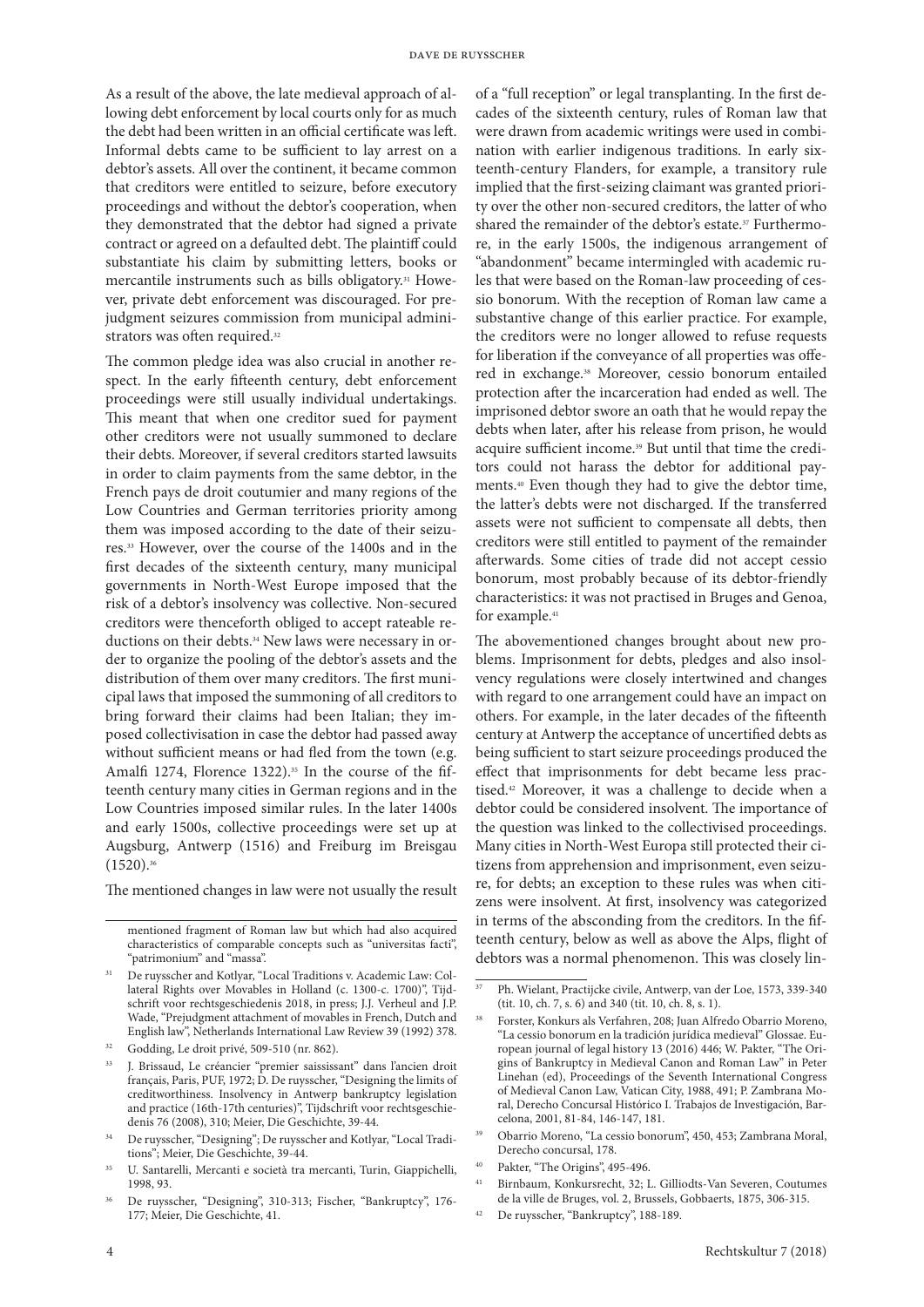ked to the morals surrounding debt and bankruptcy. Still in the sixteenth century, it was shameful when because of breaches of trust no credit could be found. In fact, in the later Middle Ages, many debts were "renewed"; with the approaching default date parties could negotiate on a new term of payment. But if debts accrued to the point that debtors lost their reputation of creditworthiness, the strict enforcement mechanisms triggered many to leave their town.43 Hans Planitz demonstrated that in German regions and in the Low Countries of the later Middle Ages rules regarding fugitive citizens purported to lower bars for creditors to gain access to the (remainder of) their estates.44

Ideas surrounding insolvency changed tremendously when convictions grew that in all cases insolvency was not the result of fraud. The latter had been a general belief in the High Middle Ages (c.1000-c.1250), which was subsumed in the proverb "decoctor ergo fraudator". Any fugitive was held to be a fraud. Later on, city laws of Italian cities provided that those who "halted" payments were subjected to insolvency proceedings.<sup>45</sup> "Impending flight" or "fear of flight" came to be regarded as a sufficient starting point for insolvency proceedings.<sup>46</sup> However, in the sixteenth century, these views were adjusted. In Benvenuto Stracca's treatise De conturbatoribus sive decoctoribus, which was published in 1553, accidental insolvents were distinguished from those that had become insolvent due to their own actions. In continental Europe North of the Alps, starting from the later fifteenth century onwards, the infiltrating ideas regarding bonafide and treacherous bankrupts were combined with a distinction between insolvency and bankruptcy.<sup>47</sup> In 1564, for example, the Augsburg 1447 Gantordnung and the Nuremberg Reformation of 1479 were replaced with Faillitenordnungen, based on insolvency as criterion.<sup>48</sup> In a breakthrough section, the 1510 Parisian coutume provided that the "first come, first serve" rule did not apply in the case of déconfiture. Déconfiture consisted of a shortage of funds that was attested when more than one creditor sued for debt.49

In the periods mentioned, these legal developments were happening within the jurisdiction of fairs and towns with vibrant commercial scenes. Some economic historians have assessed bankruptcies as a new phenomenon of the fifteenth century, which became widespread in the six-

teenth century, and categorized the novelty of the trend as the result of economic factors.<sup>50</sup> However, when legislation and institutional practices are assessed in a comparative fashion, it appears more probable that collective insolvency proceedings evolved out of incremental legal innovations and the embracing of scholarly ideas, which were taking place in more or less the same period and which were not dependent from economic factors. Before around 1450, debt enforcement proceedings above the Alps had largely been individual; from that time onwards collectivisation in proceedings and the pooling of assets and debts were pursued, developments which clearly bear the mark of academic legal scholarship and the Roman law on which they elaborated.

## **3. Non-possessory pledging in the new settings (c. 1450-c. 1600)**

The mentioned shift from debt enforcement for certified debts to generalized enforcement proceedings had important consequences for pledging. Contracts, certified or private, often contained clauses that provided the creditor with a security. Already in the second half of the thirteenth century, in Paris and the Southern Low Countries, the non-possessory security provision "on all the goods of the debtor" was inserted into debt instruments and contracts.51 When the scope of debt enforcements was limited to certified debts, clauses of collateral enforced the claims of creditors on their debtors' assets, which could be expropriated in executory proceedings. With generalized debt enforcement and collective proceedings in place, which were rooted in the common pledge idea, contractual clauses on securities took on another function: they served to establish priority over other creditors.52

Generally speaking, in French pays de droit coutumier, the Low Countries, and German territories, in the fifteenth and sixteenth centuries the reception of academic views did not result in general hypothecs and non-possessory security interests of movables being combined with a right of pursuit. It was believed that creditors had taken the risk of leaving assets with the debtor, or pledge on his belongings without taking a pawn. If the debtor transferred the assets under pledge to third parties, then the pledge was forfeited.53 Bylaws of cities stipulated that unpaid sellers could not pursue their deliveries with third parties if they had not been paid, even though this was possible according to Roman law (Inst. 2,1,41).54 Some cities generally imposed the rule that sale on credit was at

This was still common in the sixteenth century: J. Puttevils, Merchants and Trading in the Sixteenth Century: the Golden Age of Antwerp, London, Pickering & Chatto, 2015, 98, 111.

<sup>44</sup> Planitz, "Studien".

<sup>45</sup> Santarelli, Mercanti, 71-74.

<sup>46</sup> M. Spann, Der Haftungszugriff auf den Schuldner zwischen Personal- und Vermögensvollstreckung. Eine exemplarische Untersuchung der geschichtlichen Rechtsquellen ausgehend vom Römischen Recht bis ins 21. Jh. unter besonderer Berücksichtigung bayerischer Quellen, Münster, Lit, 183-184.

<sup>47</sup> De ruysscher, "Designing", 314-315.

Fischer, "Bankruptcy", 179.

L. Levinthal, "The early history of bankruptcy law", University of Pennsylvania Law Review 66 (1918), 245. See also Martin, Histoire de la coutume, vol. 2, 590. Martin treats this rule as only featuring in the 1580 coutume, but the principle of rateable distribution at déconfiture was already mentioned in the 1510 coutume (s. 197).

Th.M. Safley, "Introduction: a history of bankruptcy and bankruptcy in history" in Safley (ed.), The History of Bankruptcy, 3; M. Schulte-Beerbühl, "Introduction" in A. Cordes and M. Schulte-Beerbühl (eds.), Dealing with economic failures: Extrajudicial and judicial conflict regulations, Frankfurt am Main, Peter Lang, 2016, 13.

<sup>51</sup> Claustre, Dans les geôles, 244; Godding, Le droit privé, 218 (nr 366); Martin, Histoire de la coutume, vol. 2, 530.

<sup>52</sup> De ruysscher and Kotlyar, "Local Traditions".

<sup>53</sup> A.S. de Blécourt and H.F.W.D. Fischer, Kort begrip van het oud-vaderlands burgerlijk recht, Groningen 1967 (7th ed.) 248 (nr 174 a); Planitz, Die Vermögensvollstreckung, 274; A.G. Pos, Hypotheek op roerend goed (bezitloos pandrecht), enkele rechtshistorische en rechtsvergelijkende beschouwingen, Dordrecht, 1970, 131, 145.

<sup>54</sup> De ruysscher and Kotlyar, "Local Traditions".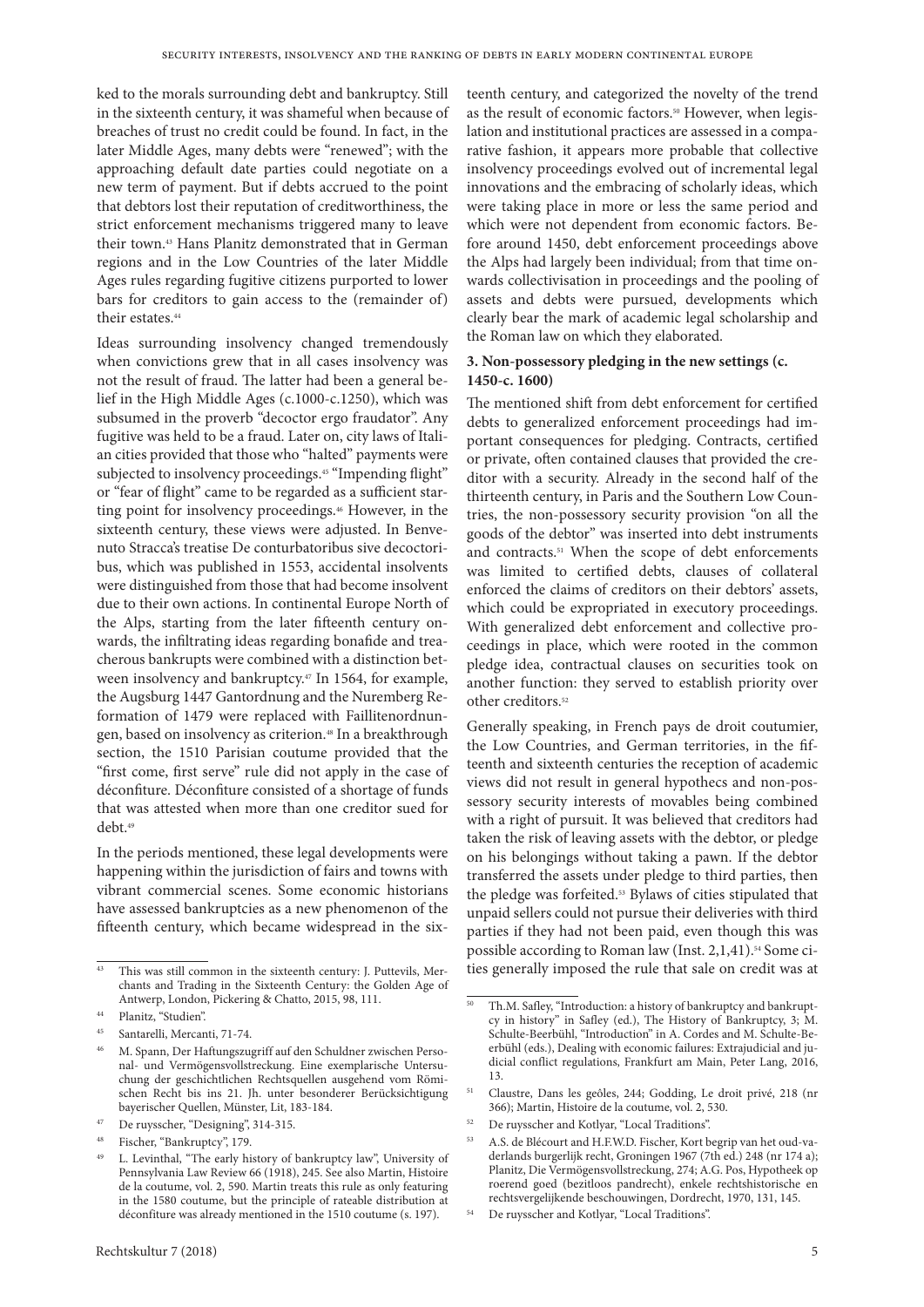the risk of the seller and that no claims, not even for payment of the price, could be brought in the courts.<sup>55</sup> By way of compensation, however, some local laws allowed for third-party seizures. In that case, the creditor laid arrest on assets that pertained to his debtor in one way or another, even though they were retrieved not with the debtor but with a third party. This proceeding served to pressure the debtor into making payments or providing sureties or pledges. The third-party seizure proceedings were aimed at seizure and not at executory sale, except for when the latter had cooperated in a scheme of fraudulent conveyances.56 Considering all of the above, an older view that local legislation corroborated the mercantile custom that any sale on credit encompassed a right to resolve the contract if the price was not paid, and retrieve the delivered assets even with third parties, seems incorrect.<sup>57</sup>

## **III. Negotiated solutions upon insolvency**

Until the end of the Middle Ages, most bankruptcies were started by creditors. As mentioned above, debtors did not have incentives to bring forward their financial difficulties. Yet from the fifteenth century onwards, in continental Europe, insolvency proceedings based on debtors' initiatives and which were not directed towards liquidation only were slowly crafted along three different routes. One path was concerned with post-bankruptcy negotiations on postponements and reductions. Above the Alps, this approach was applied incrementally from the sixteenth century onwards. Before that time, in those regions debtors could petition for government-granted temporary protection from seizures and imprisonments. It was only in the eighteenth century that in the Low Countries and German territories another strategy became widespread. Municipal authorities started imposing payment plans on creditors.

#### **1. Post-insolvency compositions**

From the late fourteenth century onwards, rulers of Italian cities started accepting debtor-creditor agreements (sometimes labelled concordato) with restraint. Such agreements could be drafted after the public alert that a debtor had gone bankrupt and the inventorying of his estate.58 Fled debtors could be given protection, in exchange for their cooperation in listing their properties and for postponements of payment.<sup>59</sup> Payment plans were not negotiated reorganisation schemes. The purpose of the concordato was not to preserve the business activities, or the going concern of the debtor's firm or shop. In fact, negotiations only suspended the public sale of the insolvent's estate, and liquidation was always possible if the talks did not result in an agreement.<sup>60</sup> Moreover, the requirements for a concordato were generally strict. A minimum part of the creditors, in sums, had to agree in order to impose the contents of the agreement on dissenting and absent creditors. The high majority requirements (for example, seven eights of debts in sixteenthcentury Genoa61) responded to the general principle, proffered in legal scholarship of the time, that no one could be bound under a contract that had not been present at its drafting. Because academic scholars of contract law stuck to the abovementioned principles, fifteenth- and sixteenth-century legal doctrine did not elaborate on imposed debt arrangements, in particular those encompassing reductions.<sup>62</sup> The concordato was a legally supported debt scheme, at least in local law, but because of the doctrinal restrictions the scope of the arrangement was limited. Further impediments included conditions as to the duration of a concordato<sup>63</sup> and short periods of time were imposed during which they had to be negotiated.<sup>64</sup> Moreover, the creditors' rights were considered fully revived even upon a minor non-compliance with the agreement.<sup>65</sup>

Because of the authority of legal scholarly texts, ordinances that stipulated a "cramdown" of the type mentioned, of post-bankruptcy negotiated deals on unwilling creditors, appeared relatively late outside Italy. In Nuremburg, majority compositions were mentioned in the city's legislation for the first time in 1564; Augsburg followed suit in 1574.<sup>66</sup> In Antwerp majority debt schemes were acknowledged only in 1608, long after the city's economic prosperity had dwindled.<sup>67</sup> Frankfurt accepted majority compositions in 1611.<sup>68</sup> Also, conditions were severe. Nuremberg's law of 1564 acknowledged five-year moratorium compositions only for as much as the dissenting creditors received pledges as collateral for their debts.<sup>69</sup> The 1673 French Ordonnance sur le commerce labelled concordats as lawful provided that they were supported by creditors representing three quarters of claims.70 Fur-

- Rocco, Il concordato, 40.
- Rocco, Il concordato, 44.
- <sup>66</sup> Birnbaum, Konkursrecht, 50-53; Dalhuisen, Compositions, 21, n. 99; M. Eisenhardt, Sanierung statt Liquidation, Frankfurt am Main, Peter Lang, 2011, 42.
- <sup>67</sup> G. De Longé (ed.), Coutumes du pays et duché de Brabant. Quartier d'Anvers. Coutumes de la ville d'Anvers, vol. 4, Brussels, Gobbaerts, 1874, 400-402 (dl. 4, tit. 16, art. 36).
- <sup>68</sup> Schmitt, Säuberlich banquerott gemachet, 332-334.
- <sup>69</sup> Eisenhardt, Sanierung statt Liquidation, 42.
- Dupouy, Le droit des faillites, 153-154.

<sup>55</sup> For example at Leiden: H.G. Hamaker, De middeneeuwsche keurboeken van de stad Leiden, Leiden, 1873, 331 (book 5, part 2, s. 36, dating from 10 June 1521).

<sup>56</sup> Hamaker, De middeneeuwsche keurboeken, 438 (book 4, s. 67, dating from 1545); C. Neostadius, Utriusque Hollandiae, Zelandiae, Frisiaeque Curiae Decisiones …, The Hague 1667, p. 116 (decision 45, dating from around 1584). On the actio Pauliana and its reception, see H. Ankum, De geschiedenis der actio Pauliana, Zwolle, 1962.

See for this view: A. Frémery, Études de droit commercial, Parijs, Alex-Gobelet, 1833, 396; G. Schiemann, "Über die Funktion des pactum reservati dominii während der Rezeption des römischen Rechts in Italien und Mitteleuropa", Zeitschrift der Savigny-Stiftung für Rechtsgeschichte. Romanistische Abteilung 93 (1976) 195-198.

<sup>58</sup> A. Rocco, Il concordato nel fallimento e prima del fallimento. Trattato teorico-pratico. Turin, Bocca, 1902, 36-40.

Rocco, Il concordato, 37.

<sup>60</sup> Rocco, Il concordato, 46; Santarelli, Mercanti, 103, 106-107.

<sup>61</sup> Rocco, Il concordato, 41-42, n. 21

<sup>62</sup> J.H. Dalhuisen, Compositions in bankruptcy. A comparative study of the laws of the E.E.C. countries, England and the U.S.A., Leiden, Sijthoff, 1968, 19-24; F. Migliorino, Mysteria concursus. Itinerari premoderni del diritto commerciale, Milan, Giuffrè, 131-138, 164- 194; Santarelli, Mercanti, 104.

<sup>63</sup> Rocco, Il concordato, 43.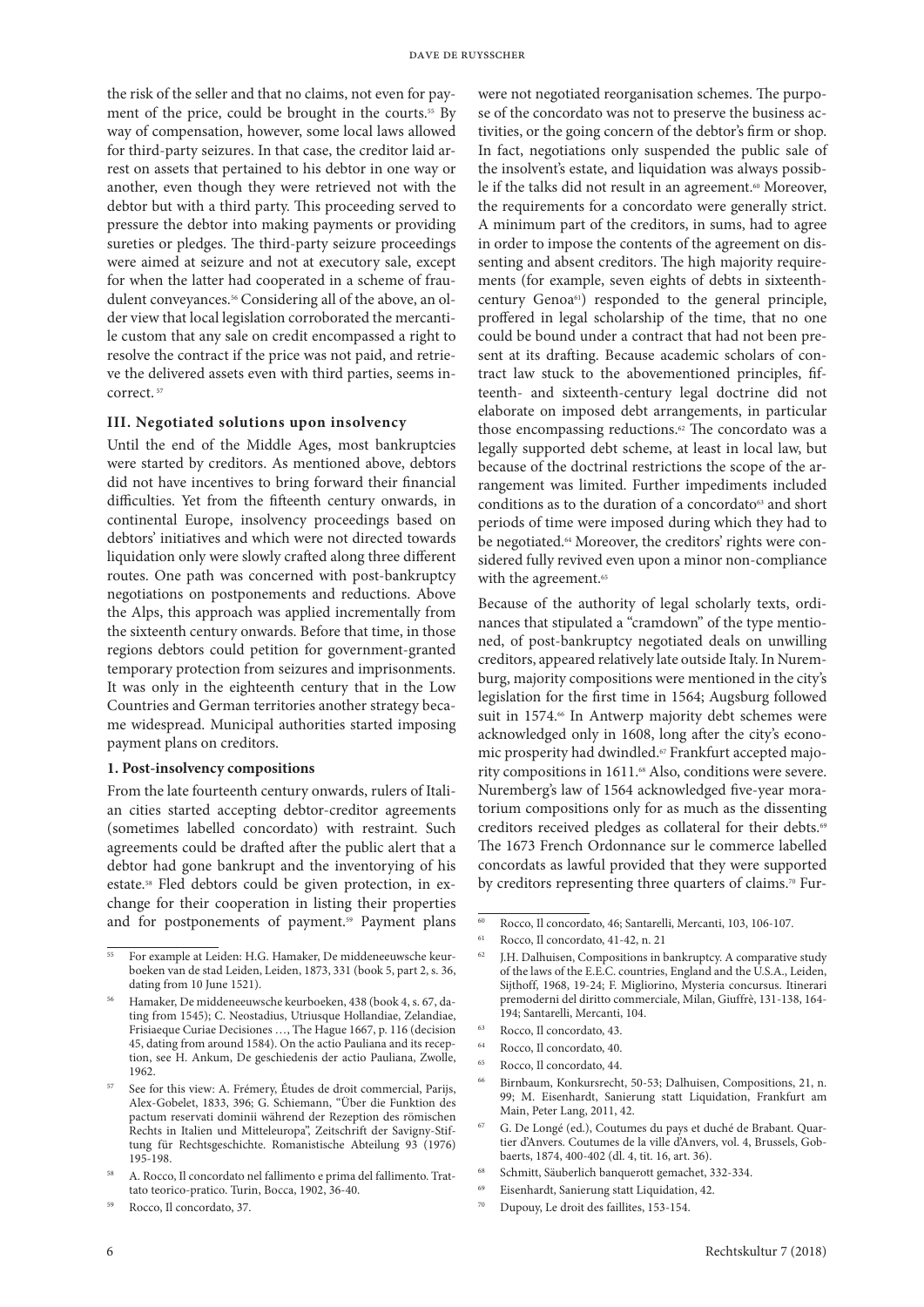thermore, it was common that concordatos only restricted the rights of unsecured creditors. Creditors having pawns or non-possessory hypothecs as well as owners were excluded from the temporary protection which was common for the duration of the instalment plan: they could still seize their securitized assets irrespective of the negotiated moratorium. The 1673 French Ordonnance sur le commerce, as well, exempted creditors with hypothecs if they did not consent to a concordat.<sup>71</sup>

#### **2. Government-imposed moratoriums**

Next to concordatos, in the sixteenth century older remedies were still in use. Government-granted temporary relief measures allowed debtors to recover during a brief period of time. In France and the Low Countries, debtors could apply for lettres de répit and other comparable measures, which imposed a period of protection. These letters had to be brought in civil courts, which checked the veracity of the debtor's statements. In practice, however, the authority of these courts was minimal. In France, petitions for letters more or less entailed an automatic moratorium because the creditors could not easily contest their contents.72 In the Low Countries, provincial princely courts issued lettres de répit and similar letters (e.g. lettres de saufconduite). Yet in contrast to France, and at least since the later 1520s, they were considered summons for creditors to start negotiations.<sup>73</sup> The Reichspolizeiordnung of 1548 centralised government-granted moratoriums in German territories, which were awarded upon a scrutiny of the trustworthiness of the applicant.<sup>74</sup> This approach had been practised in Italy in the later Middle Ages as well. Requests for stays served to impose a cooling down period, during which negotiations on postponements of payment were begun (salvocondotto, inducia).75 In the sixteenth and seventeenth centuries these tactics were copied in other areas north of the Alps. The 1603 Hamburg Stadtrecht mentioned a governmentimposed moratorium allowing for debtor-creditor talks;<sup>76</sup> comparable measures were listed in the 1659 insolvency ordinance of the city of Amsterdam.<sup>77</sup>

## **3. Imposed compliance**

In some areas, petitions for princely moratoriums were transformed into voluntary collective negotiation proceedings. Such was the case in Antwerp, for example. From the later 1520s onwards, every request for relief from princely courts and councils was brought over to the municipal government. Thereupon commissioners were appointed who invited the creditors and they at-

tempted to seek an agreement among all of them. When a deal on debt adjustment was made, which was often the case, it was confirmed by the court or council that had transferred the case.78 In Hamburg, government-directed negotiations upon a debtor's petition emerged in the eighteenth century. In 1753, the Hamburg Faillitenordnung was directed towards compositions. Municipal commissioners supervising the negotiations actively brokered consensus among all creditors.<sup>79</sup> Comparable strategies were pursued in Amsterdam from 1777 onwards. A temporary stay was combined with negotiations among the creditors. The commissioners of the Insolvency Chamber actively had to convince minority creditors of accepting negotiated agreements.<sup>80</sup> A very modern feature was the rule that secured creditors, with the exception of owners, were forced to support payment plans. The Hamburg 1753 law stipulated tranches of repayable debt for different categories of creditors, but did not exclude secured creditors. A distinction was made between prior and recently secured creditors.<sup>81</sup> It is only very recently that legislators around the world are considering "carveouts". Such arrangements impose secured creditors to contribute in one way or another to reorganisation proceedings. Usually this entails them being invited to pay a share of the costs, but sometimes cuts on their debts are anticipated.82 Because of the mentioned legislative strategies, in the mentioned eighteenth-century cities pre-packaged deals were possible. Negotiations could then take place before any government intervention. Secured creditors could accept payment plans because they were sure as to what they would loose in case a scheme were imposed without their consent.<sup>83</sup>

## **IV. Structuring debt: the ranking of creditors**

In the sixteenth and seventeenth centuries, many legislators above the Alps were engaged in drawing up ranks of debts. This was due to the newly introduced collective insolvency proceedings. For this theme, however, the rulers of cities could not rely too much on academic legal writings, which were notoriously confused on the issue. The Roman law on the hierarchy of debts, which in postclassical times also encompassed legal hypothecs and privilegia exigendi, was difficult to grasp.<sup>84</sup> Yet, there were some general principles that were common in fifteenthcentury legal academic writings and to which administrators of towns abided as well. The first one was the "prior tempore" rule, which was considered a firm guiding maxim in securities. A pledgee had priority over another pledgee if the former's debt was negotiated prior to the latter's security. In the sixteenth century, however, on the basis of C. 8,13(14),2 it was sometimes conside-

 $\overline{71}$  Dupouy, Le droit des faillites, 154.

<sup>72</sup> Dupouy, Le droit des faillites, 138-145; J. Sgard, "Bankruptcy, fresh start and debt renegotiation in England and France (17th to 18th centuries)" in Safley (ed.), The history of bankruptcy, 227.

D. De ruysscher, "The struggle for voluntary bankruptcy and debt adjustment in Antwerp (c. 1520-c. 1550)" in Cordes and Schulte-Beerbühl (eds.), Dealing with economic failures, 83-86.

<sup>74</sup> Forster, Konkurs als Verfahren, 211.

<sup>75</sup> Santarelli, Mercanti, 106.

<sup>76</sup> Der Stadt Hamburg Gerichtsordnung und Statuta, Hamburg, Perthes, 1842, 231-232 (ch. 43, s. 6).

Hand-vesten, privilegien, octroyen, costumen en willekeuren der stad Amstelredam, Amsterdam, Smient, 1663, 256 (2 April 1659, s. 6).

<sup>78</sup> De ruysscher, "The Struggle", 86-93.

J.N. Misler and J.G. Misler, Essai sur le droit de Hambourg touchant les faillites, Geneva, Froullé, 1781, 3, 30-31.

<sup>80</sup> M. Roestoff, "Skuldverligtingsmaatreëls vir Individue in die Suid-Afrikaanse Insolvensiereg: 'n historiese ondersoek", Fundamina (10) 2004-05, 83.

<sup>81</sup> Misler and Misler, Essai, 25-27.

<sup>82</sup> Misler and Misler, Essai, 25-27.

 $83$  Misler and Misler, Essai, 31.<br> $84$  Eorster, Konkurs als Verfah.

<sup>84</sup> Forster, Konkurs als Verfahren, 128; Zwalve, "A Labyrinth of Creditors", 43.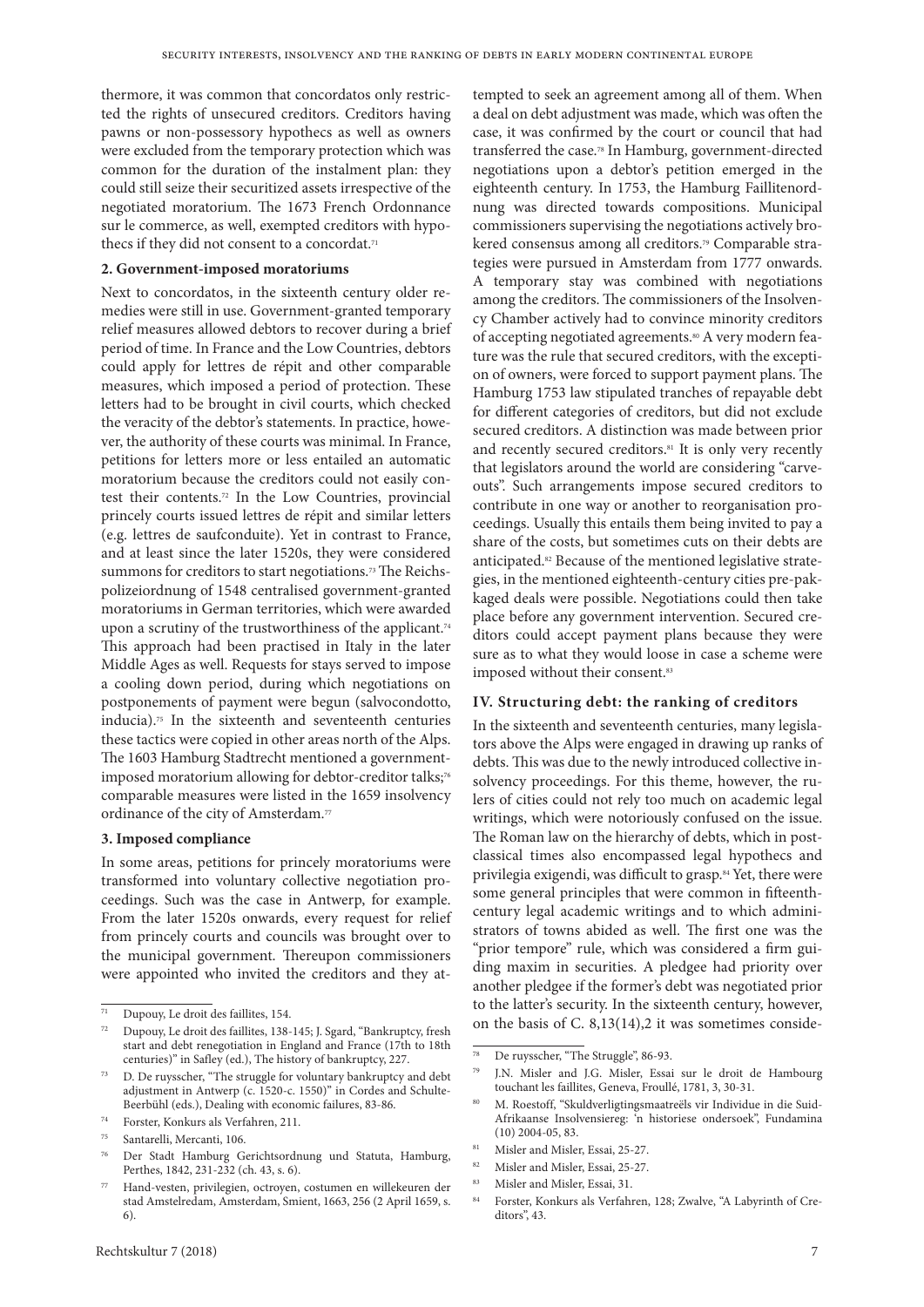red, in France and also in the Low Countries, that the distinction between general and special pledges mattered, and that the latter could in some circumstances be given preference over the former, even if the latter had been made later than the general pledge.<sup>85</sup>

This amounted to yet another inconsistency within doctrine and local rulers often experienced difficulties in setting up a legislative framework with references to legal academic texts. Moreover, it was far from clear to what extent legal hypothecs and privilegia exigendi vested in the law could trump negotiated securities. In the Roman source texts, there were several examples of legal hypothecs and privilegia exigendi that took precedence over negotiated securities. The best-known example is that of the dowry, which Emperor Justinian promoted to the first tacit hypothec, having priority over every other security, including the negotiated ones (C. 8,17,12,4). Legal hypothecs that were also privilegia exigendi, of which the dowry was one example, were particularly difficult to rank. This was the case for debts out of tax claims as well.<sup>86</sup>

Accursius' Magna Glossa (middle 13th century) listed the dowry after tax debts, but hesitated on whether the former had priority over contracts of hypothecs (i.e. non-possessory pledges of movables or immovables).<sup>87</sup> Cinus of Pistoia (dec. 1336/37) prioritized the dowry over all debts, including tax debts and negotiated hypothecs. But Bartolus of Saxoferrato (dec. 1357) and even more so Baldus de Ubaldis (dec. 1400) took contracts of hypothec as being more important than the dowry.<sup>88</sup> The teachings on the "privilegium duplex" added to the controversies. This entailed that those creditors having both a privilegium exigendi and a legal hypothec were given priority over creditors that only had a privilegium exigendi or a hypotheca.<sup>89</sup> The dowry fitted within the combined privilegium, since the Justinianic texts contained categorisations of the dowry as being privilegium and hypotheca. But Negusantius at the beginning of the sixteenth century envisaged that a negotiated security had duplex privilegium even if it fell under one of the privilegia exigendi and was "prior tempore".90

The example of Antwerp is an illustration of how the obscurity on the matter was dealt with. A municipal bylaw of January 1516 categorized debts of salaries, debts of lease and debts of alimony as the highest preferential debts. They had to be paid after secured creditors, having pledges and hypothecs, but before the unsecured creditors.91 The dowry was not mentioned in the bylaw. The

Antwerp rulers most probably continued to rely on an older rule that stipulated that the wife, or widow in case of an insolvent inheritance, could only claim her dowry after all creditors had been paid.92 In June 1518 a new bylaw was made, which completely shifted the ranks mentioned in the 1516 bylaw. Salaries were to be paid first, but debts of lease were now referred to an inferior rank, even after creditors with non-secured debts that had obtained a judgment before the debtor's insolvency.<sup>93</sup> Between 1518 and 1523, a compilation of municipal rules that were imposed in the Antwerp City Court mentioned the dowry for the first time since 1495. It stipulated that the dowry was to be paid after the debts of lease, salaries and alimony, but that it had priority over hypothecs.94 This was a new overhaul. Debts of lease were put higher on the scale again, as compared to the 1518 bylaw. But most crucially, the dowry was now regarded upon as a preferential debt, which had not been the case before. The dowry was considered the wife's if she had agreed with her husband on investing the dowry into the marriage on the condition that it was to be used by the surviving spouse. The wife could not recover the dowry in case she accepted to have her share of the inheritance.<sup>95</sup>

But around 1523, shortly after the mentioned compilation was completed, the Antwerp priority rules changed again; the dowry moved up the ladder and was considered the highest preferential debt, even to the extent that it was considered more important than debts of lease, salaries and alimony.<sup>96</sup> Quite remarkably, the new rule was the complete opposite of what had been provided in 1495, when the dowry was the last debt that could be claimed. In a period of some thirty years the regime of recoveries of dowries had thus changed fundamentally. But however, this was not the final stage of legal development. When in 1548 a new compilation of Antwerp law was drafted, the rules were again changed. First came debts of lease, thereafter the dowry, followed by debts of salaries. Alimony was left out of the list of prioritized debts.97

Accursius treated the priority among privilegia exigendi mostly according to their nature instead of their date of coming into being. This brought him to put tax debts as the highest preferential debt, before the dowry, costs to refurbish or save an asset under pledge or hypothec and costs of funeral.98 In the sixteenth century, however, it had become more common to put negotiated securities

- <sup>92</sup> ACA, V, 68, fol. 5v (24 March 1495 ns).
- <sup>93</sup> De ruysscher, "De ontwikkeling", 203-204.

- <sup>95</sup> General Archives of the Realm in Brussels (hereafter GARB), Papieren van State en Audiëntie, 1191/41, 34, s. 5/20.
- <sup>96</sup> ACA, V, 68, fol. 45v (between March 1523 and January 1526), fol. 63r (2 June 1526), and fol. 83v (22 July 1529).
- <sup>97</sup> De Longé (ed.), Coutumes du pays et duché de Brabant, vol. 1, 172  $(s. 14-15)$ .
- <sup>98</sup> Forster, Konkurs als Verfahren, 144-145.

<sup>85</sup> Koops, Vormen van subsidiariteit, 137; W. Zwalve, "Tekst & Uitleg XII. C. 8,13(14),2", Groninger Opmerkingen en Mededelingen 27 (2010) 138-139.

<sup>86</sup> For the tax debt as encompassing a privilegium exigendi, see D. 42,5,34, and as hypotheca, see C. 7,73,1; C. 8,14,4,4 and C. 12,62,3. For the dowry as entailing a privilegium exigendi, see D. 42,5,1- 19pr., and a hypotheca, see C. 5,12,30pr.; C. 8,17,12,4 and Inst. 4,6,29.

<sup>87</sup> Forster, Konkurs als Verfahren, 142-146; Pakter, "The Origins of Bankruptcy", 502.

Pakter, "The Origins of Bankruptcy", 502-504.

<sup>89</sup> Forster, Konkurs als Verfahren, 149-157.

<sup>90</sup> Forster, Konkurs als Verfahren, 151.

<sup>91</sup> De ruysscher, "De ontwikkeling van het Antwerpse privaatrecht in

de aanloop naar de costuymen van 1548. Uitgave van het Gulden Boeck (ca. 1510-ca. 1537), (projecten van) ordonnanties (1496 ca.1546), een rechtsboek (ca. 1541-ca. 1545) en proeven van hoofdstukken van de costuymen van 1548", Bulletin de la commission royale pour la publication des anciennes lois et ordonnances de Belgique 54 (2013) 198.

<sup>&</sup>lt;sup>94</sup> ACA, V, 2, s. 119.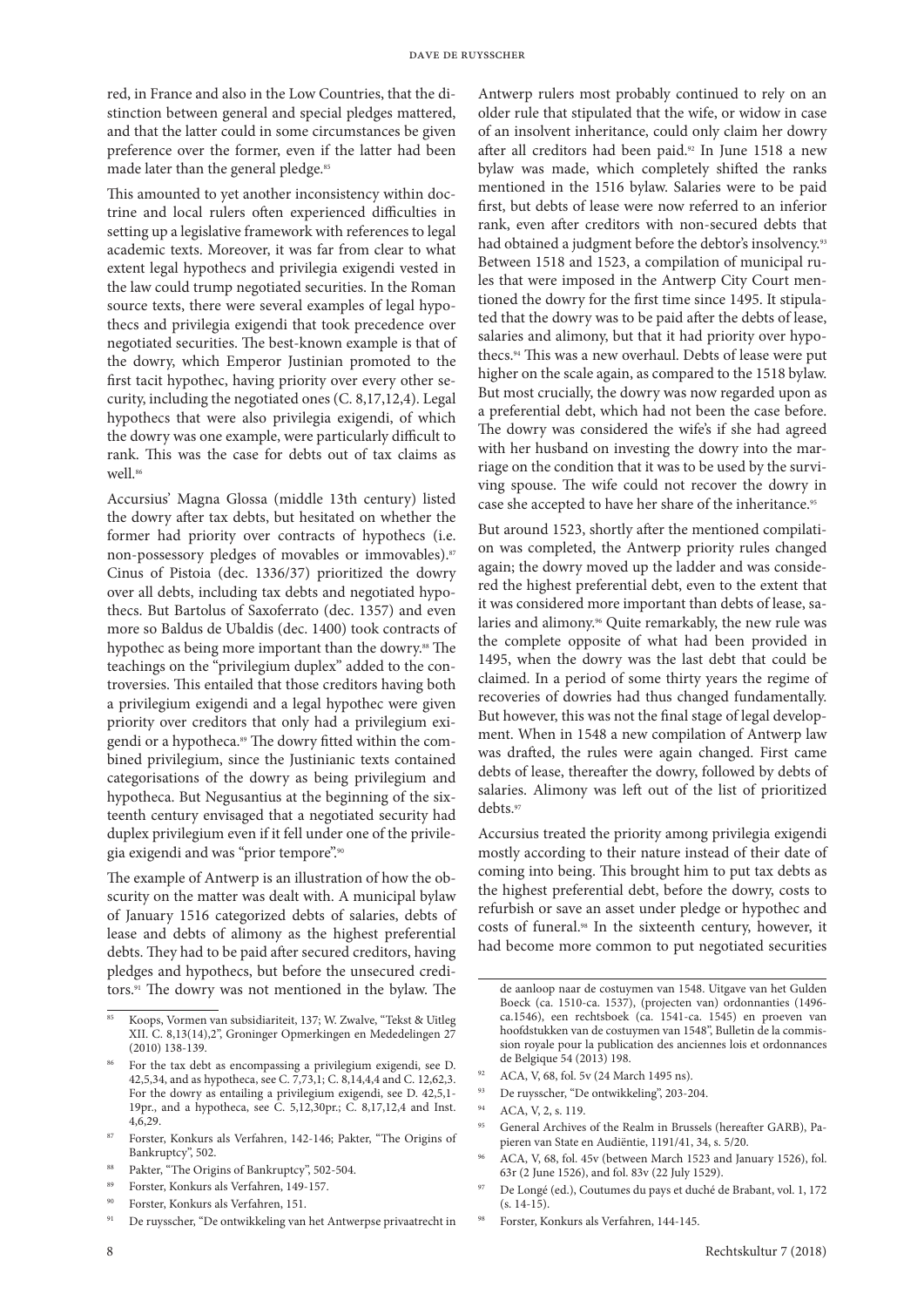before tacit securities, and therefore also in precedence over tax debts. More research on the issue is required, but it might have been that in the later 1500s and in the seventeenth century this was changed again, because the doctrinal rules conflicted with a more prominent role of taxation as pertaining to government imposed obligations.99 As a result of the conflicting and perplexing rules, taxes could in one region be considered super-priority debts, and in others debts that were preferential but only after negotiated securities. Also in German regions divergence existed, in the sixteenth and seventeenth centuries. Some municipal and regional laws stipulated that tax debts were considered preferential over negotiated securities, whereas others considered these debts as entailing a general privilege that succumbed to the rights of creditors with conventional pledges and hypothecs.100

## **V. The aftermath: the codifications and the slow return of the Old Regime**

The example of the ranks of debts shows how legal scholarship with regard to security interests was chequered, yet also influential. Many parts of the doctrine, and also local law, on preferential debts were copied in the age of codifications. This was more the case with regard to security interests, than with respect to insolvency. Moreover, with regard to non-possessory pledges, codifications imposed new solutions as well.

When in 1804 the French Code civil was issued, a new era started for security interests. The French revolutionaries had a general distrust of tacit legal hypothecs and non-possessory pledges. The first ones were considered as ridden with uncertainty and the latter often offered possibilities for fraud.101 Most nineteenth-century codes stipulated that movable items that were securitized had to be handed over to the creditor.102 These rules were a complete breach with the rules of the preceding era. In the eighteenth century, pledges could be non-possessory. They did not generally entail a right of pursuit and the rank of such debts was commonly restricted, but they brought about a priority over non-secured creditors.<sup>103</sup> The Civil code tore down this system, but at the same time imposed priorities on movables that often corresponded to older privileges. One example is the privilege of the seller of movables, which had been delivered and for which the price was not paid. This priority was rather weak, in that other privileges took precedence over the unpaid seller's rights. Also, the privilege was restricted to when the assets delivered were still with the debtor. If the latter had sold them, the seller could not invoke the pri-

vilege (s. 2102, 4° Code civil). Other codes could allow non-possessory pledges, such as for example the German ADHGB (1861), but in that code it was stipulated that third parties were protected against claims out of these pledges if they were unaware of their existence (s. 306). Another mark of the past was the privilege for the dowry in the French Civil Code, which was labelled a hypothèque. For fiscal duties, no privilege or legal hypothec was imposed, but in France as well as in Belgium, it was considered to apply because of older, mostly seventeenth-century legislation.<sup>104</sup>

Nineteenth-century French mercantile insolvency rules differed from those of the past. The French Code de commerce of 1807, which was not only in force in France but also in the Southern Netherlands (later Belgium), listed rules regarding "commerçants", merchants, and their insolvencies. Upon insolvency, which was defined as the "halting" of payments, proceedings had to be started before a commercial court. Insolvents were deemed to have committed fraud; they were arrested at the start of the proceedings (s. 453) and could regain their freedom upon a granting of "saufconduite" (s. 466). Negotiations leading up to a composition ("concordat") were possible, but only after the debtor had formally been acknowledged as "faillite". If negotiations failed, the only outcome of the insolvency trial was liquidation of the estate. The verdict of creditors also decided on the "excusability" of the debtor (s. 613). If in the course of the bankruptcy proceedings no traces criminal behaviour had been found, the insolvent was declared "excusable" which made him eligible for re-entry in the market at a later time ("rehabilitation") (s. 614). Yet, not all creditors were involved: secured creditors, who held a hypothec or pawn as collateral for their debts, were considered "separatists". They could ignore the insolvency proceedings, and even a composition, and sue to obtain their collateralized assets.105

Over the course of the nineteenth century, pre-insolvency compositions were re-introduced in France and Belgium. In 1883 the Belgian concordat préventif was created and in 1889 a French law on liquidation judiciaire was promulgated. Even though these arrangements were new in many respects, they were still burdened by the earlier contents of the commercial code. For example, secured creditors were exempted from the consequences of compositions. Majority requirements were high as well. In German legislation, similar rules applied. The 1855 Prussian Konkursordnung as well as the Reichskonkursordnung of 1877, on the basis of the French example, imposed a majority of three fourths of debts for post-insolvency compositions.106 Only in 1927,

A stronger position of tax debts may have been a proxy of state formation and theories on monarchal powers. Yet, also the maxim "in dubio contra fiscum" was widespread. See for example B. Clavero, "Hispanus fiscus, persona ficta. Concepción del sujeto político en el ius commune moderno", Quaderni Fiorentini 11-12 (1982-83) 113-129.

<sup>100</sup> Forster, Konkurs als Verfahren, 164-173; Meier, Die Geschichte, 71.

<sup>&</sup>lt;sup>101</sup> Exposé des motifs de la loi relative aux privilèges et hypothèques, in "Privilèges et hypothèques", Répertoire méthodique et alphabétique de législation, de doctrine et de jurisprudence, Paris, Bureau de la Jurisprudence générale, 1858, 38 (nr. 2).

<sup>&</sup>lt;sup>102</sup> Zwalve, "A labyrinth of creditors", 47.

<sup>103</sup> Van Hoof, Generale zekerheidsrechten.

<sup>&</sup>lt;sup>104</sup> See for example, V. Vouin, Des effets de l'inscription des privilèges, Brussels, Cadoret, 1908, 8-9 (referring to the Eeuwig Edict of 1611).

<sup>105</sup> P.-C. Hautcœur and N. Levratto, "Faillite" in A. Stanziani (ed.), Dictionnaire historique de l'économie droit, Paris, 2007, 159-167; J. Hilaire, Introduction historique au droit commercial, Paris, PUF, 1986, 325-330; Szramkiewicz and Descamps, Histoire du droit des affaires, 384-394.

<sup>106</sup> Meier, Die Geschichte, 99-100, 145.